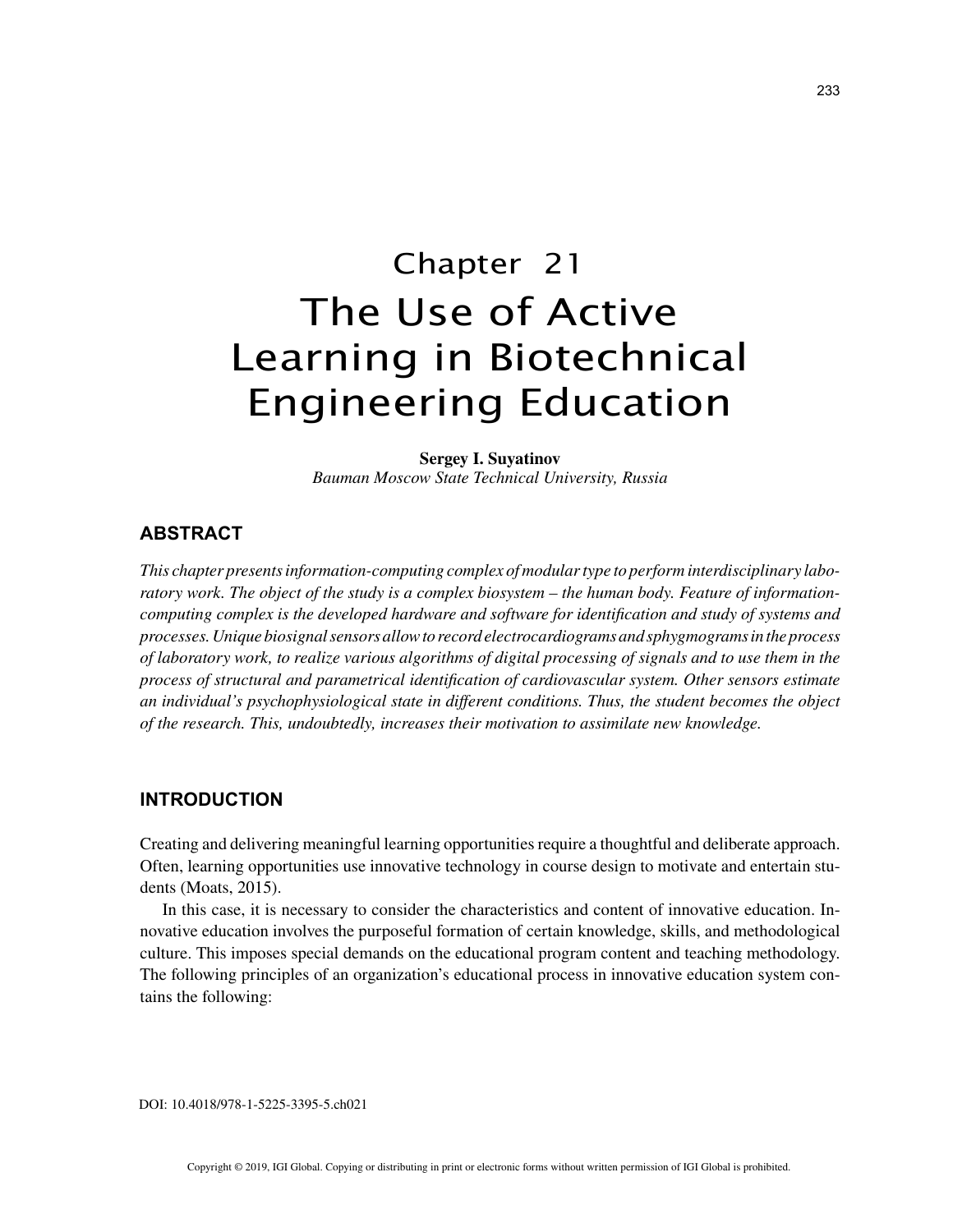- Problem-oriented interdisciplinary approaches to the study of natural and technical disciplines
- Active methods of contextual learning, learning from experience, and learning through research
- Case studies of methods (based on practice)

This chapter represents a conceptual model for implementing the noted principles of an innovative education system. Their implementation is illustrated through an example of a methodology for studying a complex biological system (Anishchenko et al., 2009). This chapter presents information-computing complex for the study of methods and algorithms to assess the functional state of human health based on the registration and processing of biosignals (Buldakova & Suyatinov, 2002).

## **Problem Orientation and the Research Object**

The problem orientation of innovative education is determined by the dominant strategy of scientific and technological development. A new technological paradigm based on the synthesis of nano-, bio-, information, and cognitive technologies (NBIC) is dominant (Roco & Bainbridge, 2003). This primarily applies to studies of natural processes for technologization of knowledge and the creation of new anthropomorphic systems. By their efficiency and profitability, these would be like living systems. Successful implementation of this strategy will provide essential competitive advantages and create conditions for economic and social domination (Kamensky, 2015).

NBIC-systems are complex and poorly formalized. Therefore, the key moments in the development of NBIC-technologies are the application of interdisciplinary approaches and convergence of sciences and technologies in the study of complex systems characterized by synergistic behavior (Fedorov, Norenkov, & Korshunov, 2006). Poorly formalized complex systems represent real objects in the fields of industry, medicine, economics, and ecology. They are the object of close theoretical study because the successful solution of the problems of diagnostics and forecasting depends on the formal description of the complex system and the construction of its model.

The main difficulties in studying complex systems are their abstract representation and complexity of their experimental study. There is a limited choice of complex systems convenient for experimental research under laboratory conditions.

The human body is a complex system of natural origin. In modern technical, physical, economic, and other sciences, such complex systems are considered to behave like biological systems. Therefore, using the example of identification and research of the human body, it is possible to study fundamental principles of the functioning of complex systems of various nature.

From the standpoint of synergetics, a complex system of natural origin has many degrees of freedom. However, in the process of natural evolution, several degrees are distinguished as order parameters (the others are adjusted accordingly). The dynamics of a limited number of these parameters reflect basic properties of the entire complex system. This chapter will use this to base the principle of the model representation of complex systems of different physical nature.

The essence is that it is a priori assumed that, firstly, there are characteristic types of motion inherent in systems of different physical nature. Secondly, the entire physical variety can be presented in the form of enough simple model equations.